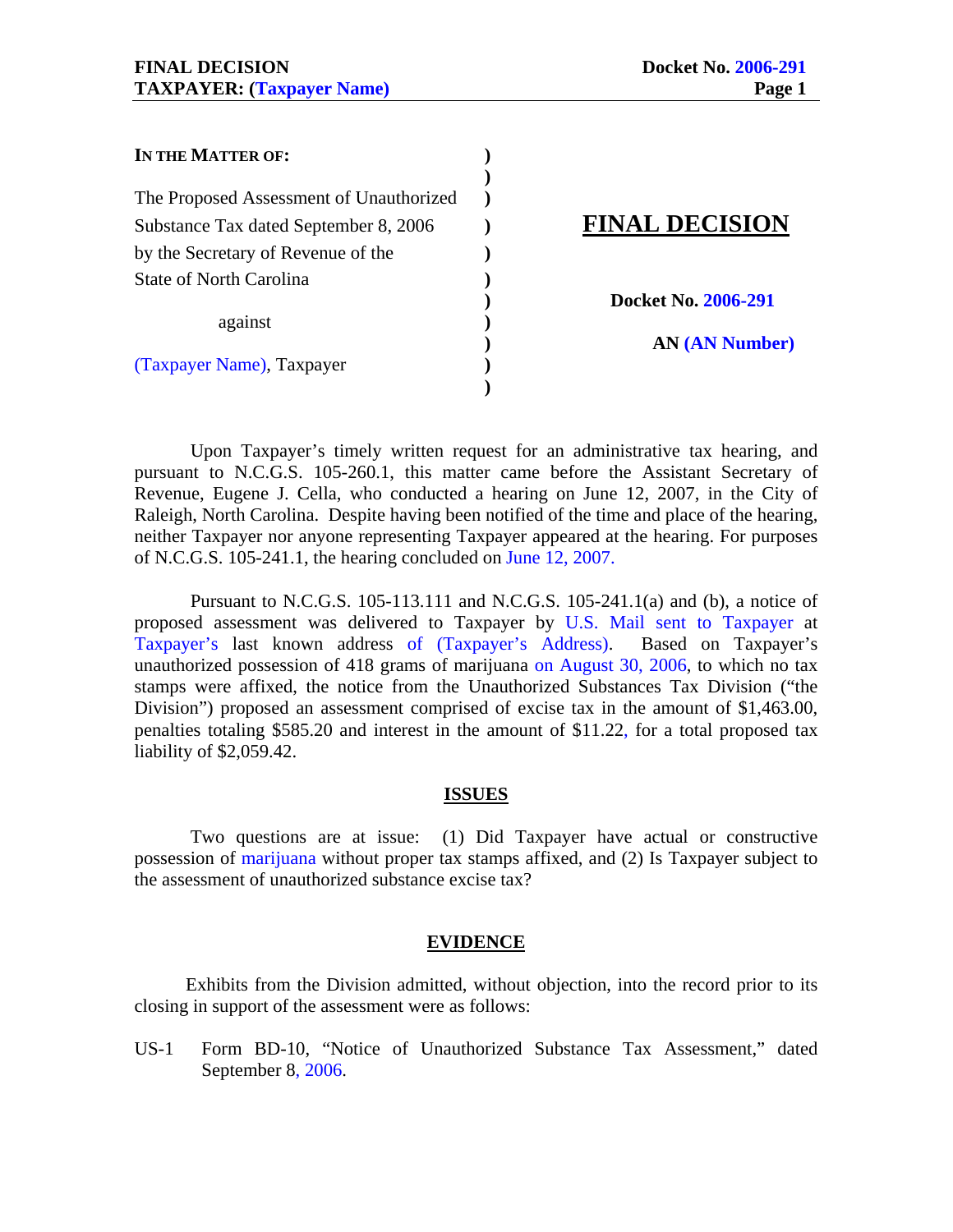- US-2 Letter from Taxpayer, received by the Department on October 3, 2006, requesting a hearing. Additional correspondence from Taxpayer received by the Department on March 21, 2007.
- US-3 Letter from the Assistant Secretary, dated October 18, 2006, regarding the scheduling of the hearing. Additional correspondence dated December 14, 2006, and March 22, 2007, regarding the rescheduling of the hearing.
- US-4 Form BD-4, "Report of Arrest and/or Seizure Involving Nontaxpaid (Unstamped) Controlled Substances," which names Taxpayer as the possessor of the controlled substance.
- US-5 Law Enforcement Investigation Report.
- US-6 Memorandum from E. Norris Tolson, Secretary of Revenue, dated May l6, 200l, delegating to Eugene J. Cella, Assistant Secretary of Revenue, the authority to hold any hearing required or allowed under Chapter 105 of the North Carolina General Statutes.

No evidence or exhibits were entered into the record in support of the objection to the assessment.

 In addition to the exhibits submitted by the Division, the Assistant Secretary entered into the record of the hearing, without objection, the prepared brief of the Division.

### **FINDINGS OF FACT**

Based on the foregoing evidence of record, the Assistant Secretary makes the following findings of fact:

- 1. On August 30, 2006, the Iredell County Sheriff's Office (ICSO) obtained and executed a search warrant on the residence of Taxpayer in the City of Statesville, North Carolina. The search warrant was obtained pursuant to an ongoing investigation by ICSO regarding controlled purchases of drugs from Taxpayer.
- 2. Upon execution of the search warrant, ICSO deputies located Taxpayer, two females, and one other male within Taxpayer's residence. 418 grams of marijuana were also located within the residence during the search. The marijuana was identified as such through the training and experience of ICSO deputies and its weight likewise determined.
- 3. The marijuana was located on the couch in the living room within the residence. Further, the marijuana was concealed under a blanket on the couch and was packaged in two separate plastic bags.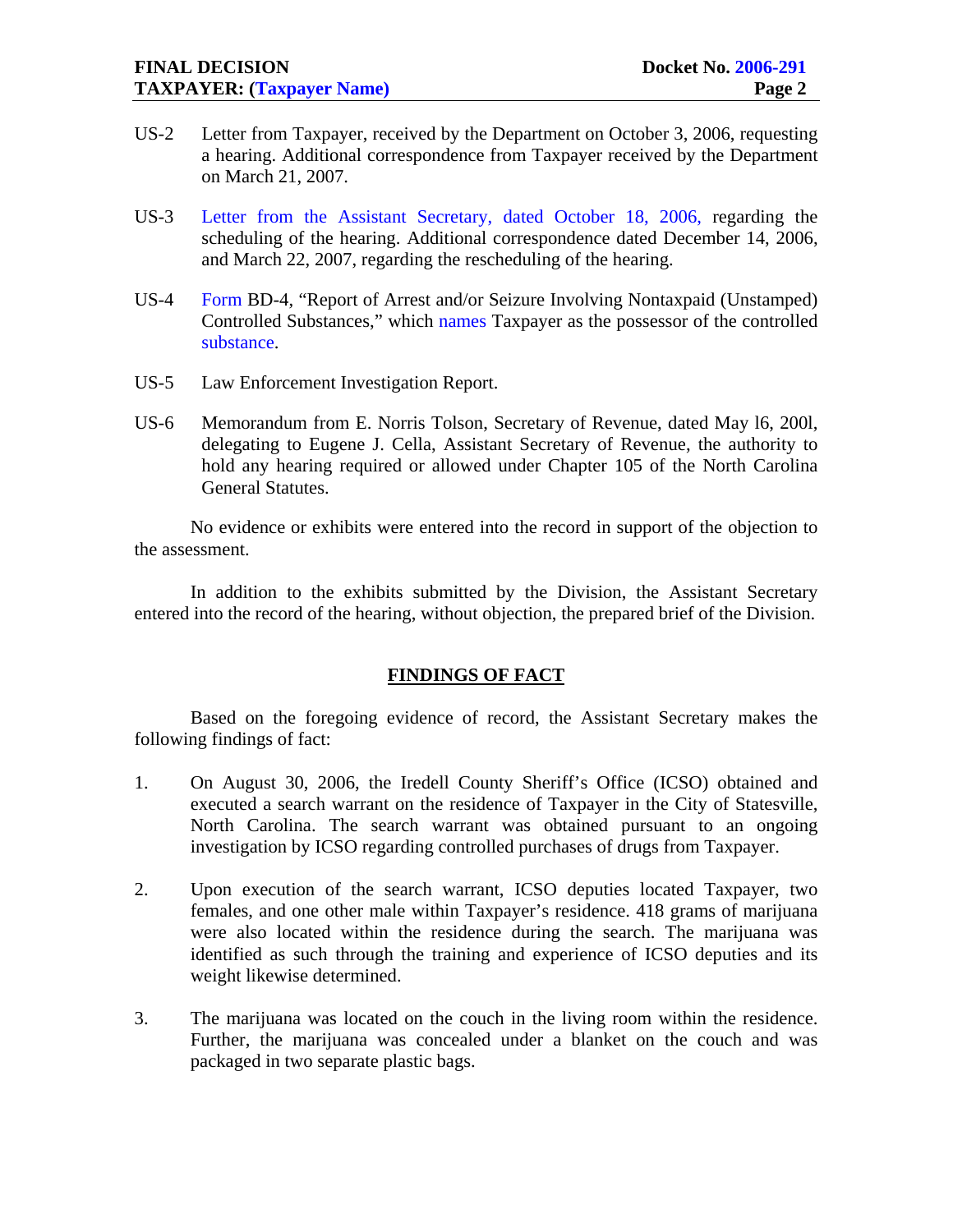- 4. Two boxes of clear plastic bags (consistent with customary packaging for controlled substances) were found next to this same couch. Also, a set of black digital scales with marijuana residue was found on the coffee table within the living room.
- 5. The other persons located at the residence were similarly searched. No contraband was found upon their persons, and they were subsequently released. It was determined by ICSO deputies that these other individuals had no connection to the marijuana in question. They were subsequently released.
- 6. Taxpayer, however, was arrested and charged with possession with intent to sale and deliver marijuana, maintaining a dwelling for controlled substances, and possession of drug paraphernalia.
- 7. On September 8, 2006, an assessment of unauthorized substance tax was made against Taxpayer comprised of excise tax in the amount of \$1,463.00, penalties totaling \$585.20 and interest in the amount of \$11.22, for a total proposed tax liability of \$2,059.42, based upon Taxpayer's alleged possession of 418 grams of marijuana. Notice of said assessment was sent to Taxpayer at his last known address by U.S. Mail.
- 8. Upon being assessed and in a timely manner, Taxpayer requested in writing an administrative tax hearing.
- 9. On August 30, 2006, 418 grams of marijuana were present within or upon the premises of Taxpayer's residence in the State of North Carolina while such residence was under his dominion and control.
- 10. No tax stamps were purchased for or affixed to the marijuana as required by law.

## **CONCLUSIONS OF LAW**

 Based on the foregoing findings of fact, the Assistant Secretary makes the following conclusions of law:

- 1. A preponderance of the evidence supports the foregoing findings of fact.
- 2. Without authorization, Taxpayer had constructive possession 418 grams of marijuana on August 30, 2006.
- 3. Taxpayer's possession of the aforementioned substance in the noted quantity rendered him a "dealer" as that term is defined in N.C.G.S. 105-113.106(3), and in turn subjected Taxpayer to timely payment of Unauthorized Substances Excise Tax within 48 hours after taking possession of each such quantity.